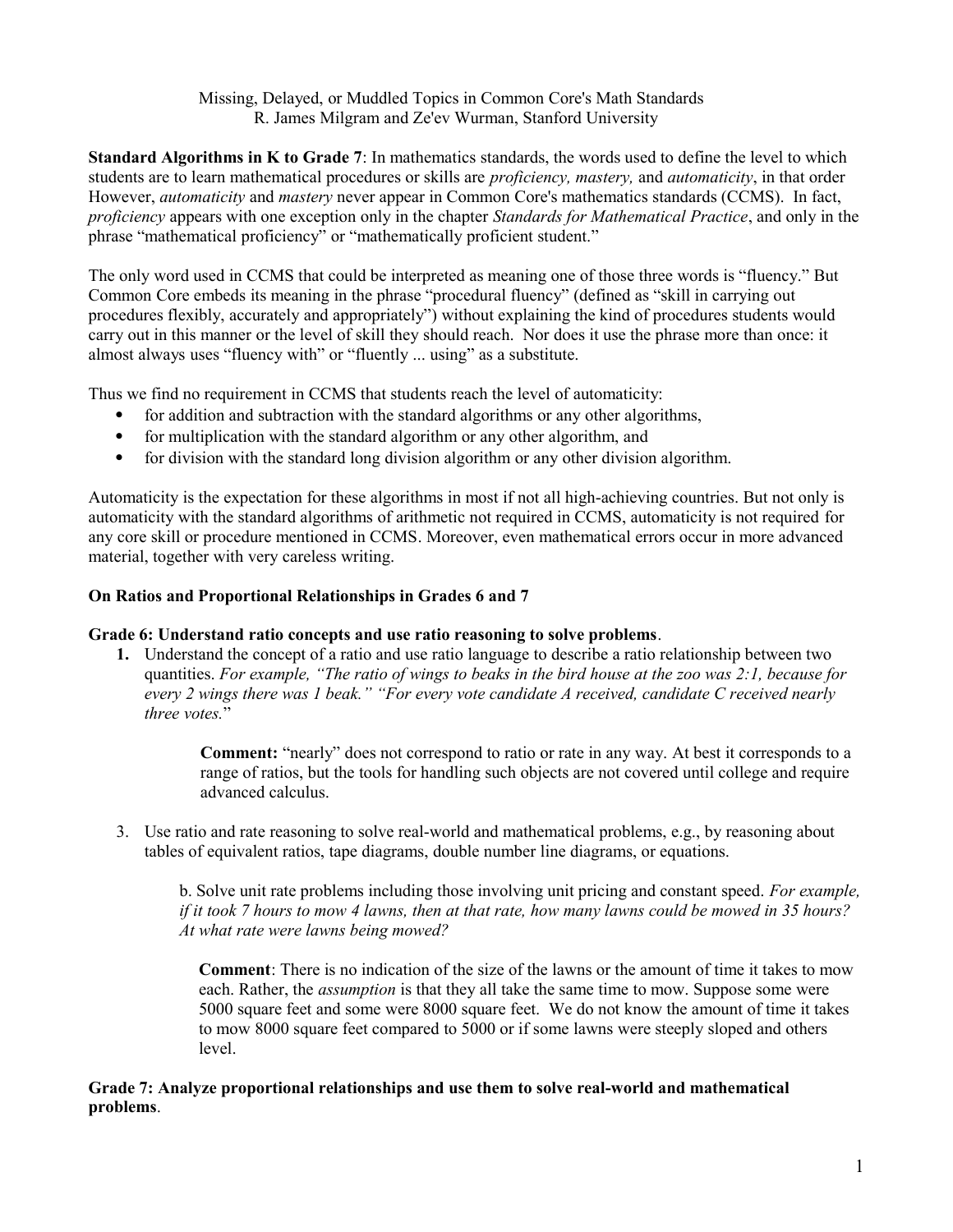- .2 Recognize and represent proportional relationships between quantities.
	- $\mathbb{I}$ . Decide whether two quantities are in a proportional relationship, e.g., by testing for equivalent ratios in a table or graphing on a coordinate plane and observing whether the graph is a straight line through the origin.

**Comment:** In high-achieving countries, students are first given the definition: *two points in the coordinate plane, (a, b) and (c, d), are in a proportional relationship if and only if neither is (0, 0) and they both lie on a single straight line through the origin.* Presuming that *a* is non-zero, then writing  $b = ra$  (so  $r = b/a$ ), we see that d must equal rc for the two points to form a proportion. Without this starting point, the following sub-standards are completely confusing.

b. Identify the constant of proportionality (unit rate) in tables, graphs, equations, diagrams, and verbal descriptions of proportional relationships.

c. Represent proportional relationships by equations. *For example, if total cost t is proportional to the number n of items purchased at a constant price p, the relationship between the total cost and the number of items can be expressed as*  $t = pn$ *.* 

d. Explain what a point  $(x, y)$  on the graph of a proportional relationship means in terms of the situation, with special attention to the points  $(0, 0)$  and  $(1, r)$  where r is the unit rate.

**Comment:** What is the graph of a proportional relationship? Any straight line through (0, 0)?

.2 Use proportional relationships to solve multi-step ratio and percent problems. *Examples: simple interest, tax, markups and markdowns, gratuities and commissions, fees, percent increase and decrease, percent error*.

> **Comment:** The given examples are all relatively trivial; the only non-trivial example (compound interest) is not included here or elsewhere in CCMS. Also, it is not clear why "percent error" occurs as an application example in grade 7, where a completely unmotivated formula for defining it (see below) is also given:

$$
\frac{\text{(measured value)} - \text{(exact value)}}{1} \times 100
$$

exact value

In addition, high-achieving countries introduce ratios and rates in grade 3 or 4 and students are expected to have mastered rate problems by grade 5 or 6.

We also find that:

- CC fails to teach decimals until grade 4, about two years behind high-achieving countries. CC fails to teach key geometrical concepts usually taught in K-7 (e.g., sum of angles in a triangle, isosceles and equilateral triangles). Sum of angles is taught in grade 8. Isosceles and equilateral triangles are taught in high school.
- CC excludes conversion between different forms of fractions: regular fractions, decimals, and percents. The word "conversion" does appear in five CCMS standards (noted below), but two deal with fractions and all are undemanding. Moreover, one of these grade 7 standards has a minor mathematical error:

\* The grades 4 and 5 standards (4.MD.1 and 5.MD.1) ask for conversion within a single system of units, e.g. feet to inches and centimeters to meters.

\* Standard 6.RP.3d asks students to "Use ratio reasoning to convert measurements units."

\* Standard 7.NS.2d asks students to "convert a rational number to a decimal using long division"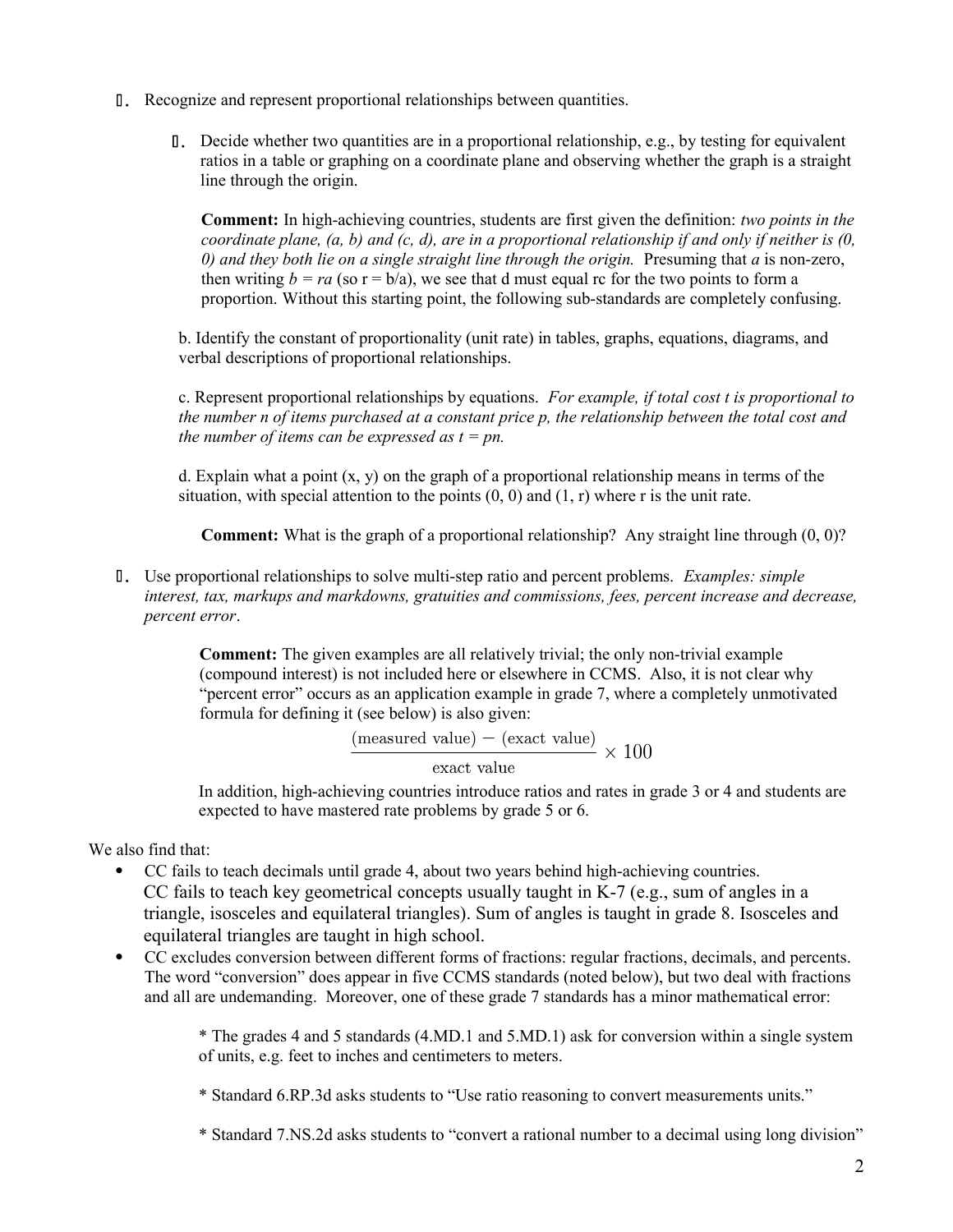but only as a method to "know that the decimal form of a rational number terminates in 0's or eventually repeats." Conversion is only an afterthought in this standard, which addresses irrational numbers.

**Comment:** The phrase "the decimal form of a rational number terminates in 0's or eventually repeats" is redundant since *eventually repeats* includes terminating in 0. More important, this phrase should be a separate standard and not look like an afterthought. The key point of 7.NS.2d should have been that not every real number is the decimal expansion of a fraction. In other words, the real numbers properly contain the rational numbers.

Also, Standard 7.NS.2d provides no FINITE algorithm for adding or multiplying real numbers, so it is technically meaningless. The process of "conversion" must be discussed more carefully.

\* 7.EE.3, a 55-word long standard focused on solving multi-step problems with rational numbers, mentions "convert between forms as appropriate" among its multiple clauses almost as an afterthought.

 CC fails to teach prime factorization. Consequently, it does not teach least common denominators or greatest common factors, although "least common multiple" and "greatest common factor" are mentioned in Standard 6.NS.4 with a puzzling and completely unmotivated example (the material we have italicized in the standard quoted below):

Find the greatest common factor of two whole numbers less than or equal to 100 and the least common multiple of two whole numbers less than or equal to 12. *Use the distributive property to express a sum of two whole numbers 1-100 with a common factor as a multiple of a sum of two whole numbers with no common factor. For example, express*  $36 + 8$  *as 4 (9 + 2).* 

Since prime factorization is not discussed in CCMS, general methods for determining least common denominator or greatest common factor are not available to students. All they can reasonably be asked to do is to (laboriously) work out specific examples.

CC omits teaching of compound interest and the formula for calculating it:

$$
\frac{x^{n+1}-1}{x-1} = 1 + x + x^2 + \dots + x^n.
$$

This is a grade 7 or 8 topic in high-achieving countries, and was a grade 7 topic in previous California standards. CCMS provides a standard for this kind of problem in high school (Standard A-SSE.4), but too late and without sufficient background information and explanation:

Derive the formula for the sum of a finite geometric series (when the common ratio is not 1), and use the formula to solve problems. *For example, calculate mortgage payments.*

### **Algebra 1: Missing components needed for Algebra 1 or beyond**

- .2 Division of monomials and polynomials with remainder. Indeed, there is only one mention of polynomial remainders. It occurs on page 64 and refers to the simplest possible case, "the remainder theorem" which determines the remainder on dividing by x - a.
- .2 Derivation and understanding of the properties of slopes of parallel and perpendicular lines (that could been done easily using CC's formulation of geometry in terms of Euclidean transformations.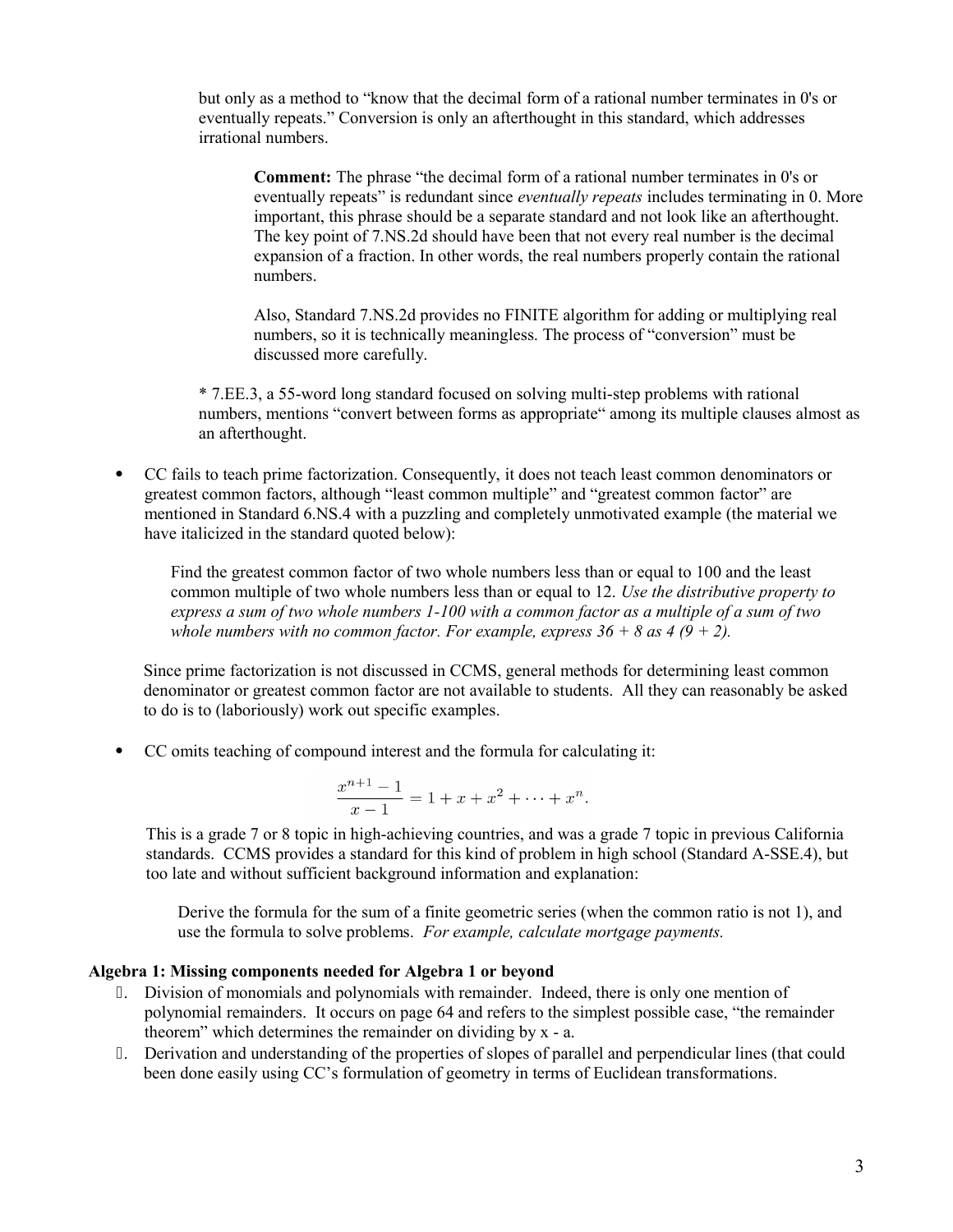$$
\frac{(ax+b)}{(cx+d)(ex+f)} = \frac{r}{(cx+d)} + \frac{s}{(ex+f)}
$$

- .2 Manipulation and simplification of rational expressions. In particular, the basic property (partial fraction decomposition) for arbitrary (a, b), with its key applications to graphing and understanding rational functions, as well as basic preparation for pre-calculus, calculus, and more importantly for the solutions of differential equations in engineering and the sciences.<sup>[1](#page-3-0)</sup>
- .2 Multi-step problems with linear equations and inequalities
- .2 Multi-step problems using all four operations with polynomials
- .2 Multi-step problems involving manipulation of rational expressions
- .2 Solving two (or more) linear inequalities in two variables and sketching the solution sets
- .2 Basic addition and half angle formulas for sin and cosine.
- .2 Any preparation for limits.
- .22 Almost no development of the standard properties of ellipses, hyperbolas, and parabolas, such as the existence and properties of the foci and directrix.

### **Geometry: Some missing key topics**

Properties of triangles and circles: Students should know that:

- All three perpendicular bisectors of a triangle always intersect at a single point.
- Every triangle is circumscribed by a unique circle with a center at the intersection point of the three perpendicular bisectors of the edges.
- Every right triangle has the center of the circumscribing circle on its hypotenuse.
- The angle subtended by an arc on the circle (the angle obtained by drawing the two lines from the center to the ends of the arc) is twice the angle subtended by the ends of the arc and any point on the circle which is in the interior of the complement of the arc.

**Issues with CCMS geometry**. The geometry standards are very prescriptive, explaining exactly how they want the subject to be taught. The chosen method is non-standard and not validated by research. Indeed, some 35 years ago, the method was adopted in the former Soviet Union for the most advanced students but rapidly abandoned because it simply didn't work. CCMS requires geometry to be based on the properties of "the Euclidean Group" - the set of transformations of the coordinate plane consisting of reflections about any straight line, rotations through any angle with the center at any point in the plane, as well as these rotations and reflections followed by a translation.

For example, a key grade 8 geometry standard (Standard 8.G.2) is incomprehensible as written, for both students and teachers:

Understand that a two-dimensional figure is congruent to another if the second can be obtained from the first by a sequence of rotations, reflections, and translations; given two congruent figures, describe a sequence that exhibits the congruence between them.

Teachers have never seen anything like it, and students will wonder, "I've always heard that two figures are congruent if they have the same shape and size. How does 8.G.2 relate to this?" To add further confusion to the story, on page 64 of CCMS we find:

"For triangles, congruence means the equality of all corresponding pairs of sides and all corresponding pairs of angles. During the middle grades, through experiences drawing triangles from given conditions, students notice ways to specify enough measures in a triangle to ensure that all triangles drawn with those measures are congruent. Once these triangle congruence criteria (ASA, SAS, and SSS) are established using rigid motions, they can be used to prove theorems about triangles, quadrilaterals, and

<span id="page-3-0"></span><sup>1.</sup> William McCallum, a lead writer of the CCMS, co-authored a college textbook *Harvard Calculus* that also omitted partial fraction decomposition.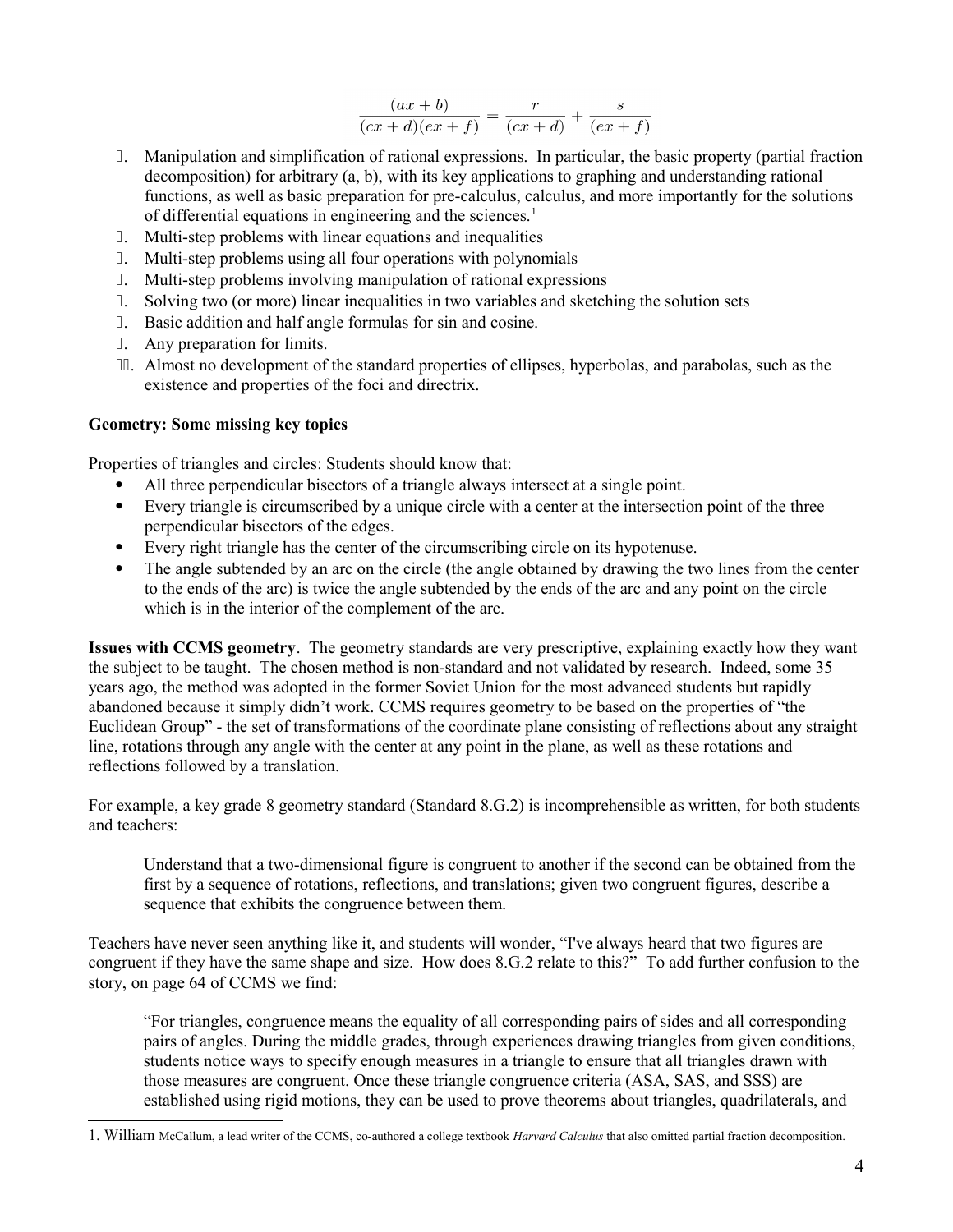other geometric figures."

Teachers now have to discuss "measures," that, somehow, congruence doesn't change, and that we have to somehow show that the equality of these measures ensures that two triangles with these measures are congruent. This is so advanced in reasoning and logic that only an unusual student in K-12 will have some idea of what this means. And in Standard 8.G.4, we find something worse:

"Understand that a two-dimensional figure is similar to another if the second can be obtained from the first by a sequence of rotations, reflections, translations, and dilations; given two similar twodimensional figures, describe a sequence that exhibits the similarity between them."

Up to this point both students and teachers have understood that two figures are similar "if they have the same shapes but not, necessarily, the same size." What do *dilations* have to do with this? We don't know and never find out. More disturbing, nowhere in CCMS are dilations ever defined. Thus it is not surprising that even advanced students in the countries of the USSR, among the highest-achieving countries in the world in mathematics, were unable to handle this approach in K-12.

# **Algebra II: Some key missing topics**

- 1. Writing quadratic polynomials in two or three variables as sums or differences of perfect squares. (KEY for the study of conic sections, which, in turn, underlies a massive amount of the preliminary material in all STEM areas.)
- 2. Detailed study of surfaces of revolution coming from quadratic polynomials as described above. In particular, the focus here should be on parabolic mirrors and their applications.
- 3. Introduction of the foci and the directrix for conics and their applications to parabolas and parabolic mirrors, as well as for ellipses and elliptic surfaces with applications to things like whispering galleries and Kepler's laws.
- 4. Definition and implications of the eccentricity for conic sections.
- 5. Structure of logarithms to base 10, e, or general base,  $b > 0$ . Conversion between bases, calculation of explicit values in simple cases.

# **Algebra II: Missing components needed for Calculus**

- Composite functions (for example functions of the form  $f(g(x))$ ) if the domain of f contains the range of g). There is one and only one mention of composite functions (F-BF.4b) and then only in the context of one of the most special cases possible.
- Combinations and permutations. (There is only one mention of them, and only in a  $(+)$  standard on page 82 of CCMS, S.CP.9. But they and the associated binomial coefficients form the basis for virtually all combinatorial results that are used in many, if not most, real-world applications of mathematics.)
- Finite and infinite arithmetic and geometric sequences
- Mathematical induction

All four topics above are quite ``formal'' in line with the overly formal treatment of algebra in Common Core's Standards. But they are much more ``realistic'' in terms of the actual needs of students wishing to major in any technical area in college.

### **Pre-calculus and/or Algebra II, Trigonometry: Some key missing topics**

.2 Partial fraction decomposition of relatively simple rational functions and their graphs. The partial fraction decomposition obtained in (Algebra 1, Missing components, item 3) has r and s determined as the solutions of the two linear equations in two unknowns,  $er + cs = a$ , and  $fr + ds = b$ . (One can always find r and s as long as  $cx + d$  is not a constant multiple of  $ex + f$ , since this implies that the determinant cf - ed  $\neq$  0. So this system of linear equations has one and only one solution.)

This is one of the key applications of the systems of linear equations that are supposed to be studied in Algebra I or earlier, to say nothing of the addition formula for fractions.) The other key application,